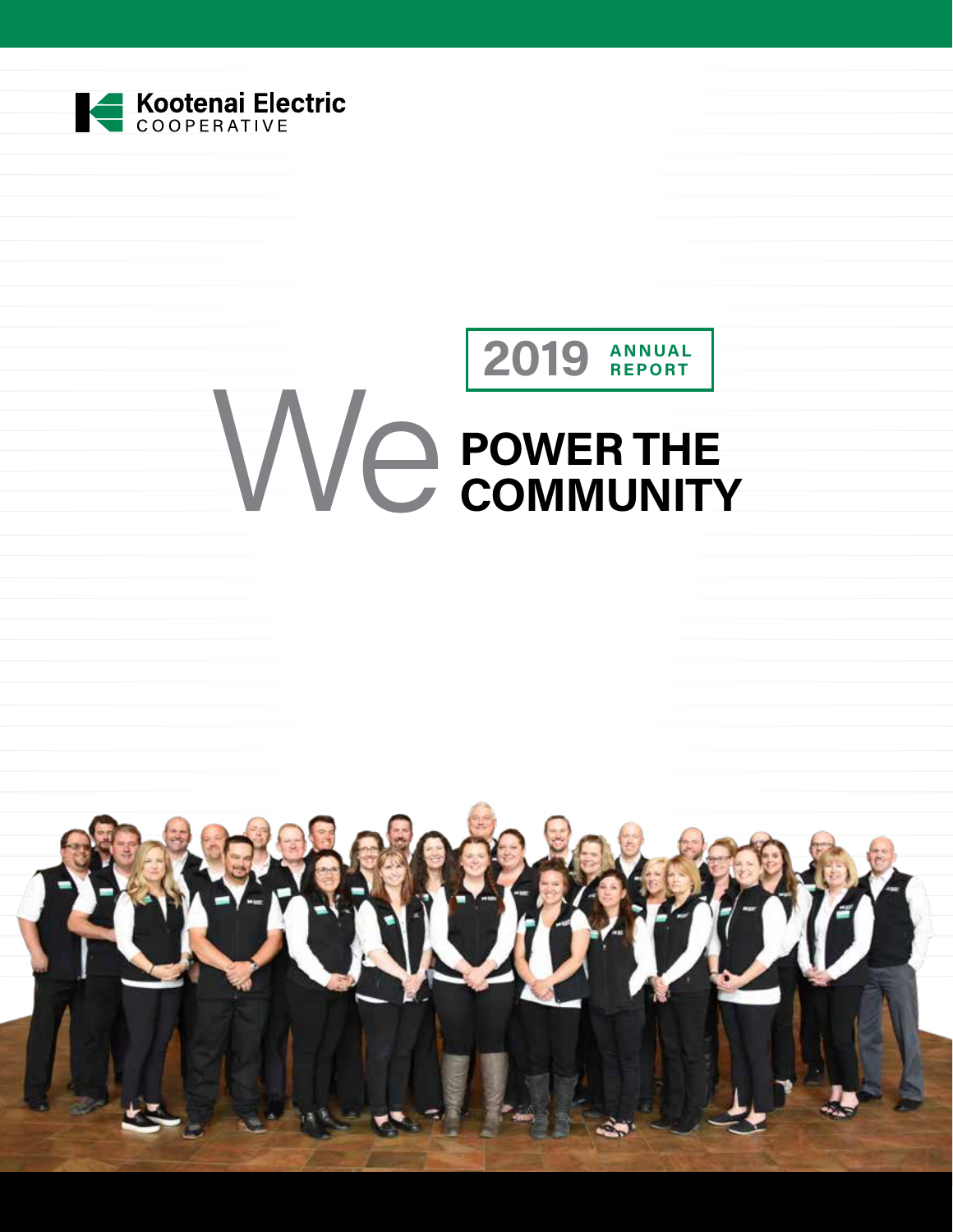#### **EXECUTIVE MESSAGE**

# As your cooperative,

we're proud to power your life and bring good things to our community. You, the members we serve, are at the heart of everything we do.

When we helped to bring electricity to rural North Idaho many years ago, the quality of life improved for all. Through the years, other issues needed to be tackled and we have been at the forefront of helping to address some of those issues. We want to help meet the long-term needs of our community to ensure it continues to thrive—because just like you, we live here too.

While our top priority is to provide safe, reliable and affordable energy to you, equally important is our mission to enrich the lives of the members we serve. This focus to benefit the larger community is central to the way we operate as a cooperative. KEC knows that electricity is a critical need for modern-day life, but it takes more than poles and power lines to make a community.

Over time, our cooperative has evolved to meet the changing needs of our community, thereby improving the quality of life for everyone. And that can mean many different things. For instance, KEC provides its members advice on ways to save energy through conservation efforts and helps them achieve them though rebates. It can also mean providing programs for our community's youth, such as education scholarships and grants to schools. Through our Operation Round Up® program, KEC has extended nearly \$1 million in community grants and more than \$180,000 in scholarships to our members or their children. And, our employees are active in the community organizing food drives,

training first responders on the hazards of working near high voltage lines and volunteering their time in serving other non-profit organizations.

While this service to community is part of our organizational DNA, it does not distract from our steadfast and relentless focus on managing costs and keeping rates competitive. This past year was no exception. KEC's financial performance throughout the year was exceptionally strong. We closed the year with revenues of \$48 million and net margins of \$6.1 million. In terms of capital credit management, the cooperative fully retired \$900,000 originally allocated to members in 1990 and 1991 and retired another \$3 million through our Early Discounted Capital Credit program to members voluntarily participating in it.

We are proud to power your life and bring good things to our community. We hope you will continue to guide our efforts by sharing your perspective as we plan for the future. The energy landscape is undergoing dramatic change fueled by evolving technology and consumer desires for more options. While the larger environment in which we operate is constantly changing, one thing remains the same: by working together, we are certain that KEC can continue to do good things for our community.

William R. Swick

**William R. Swick Board Chair**

aughs a. Elliotto

**Douglas A. Elliott General Manager/CEO**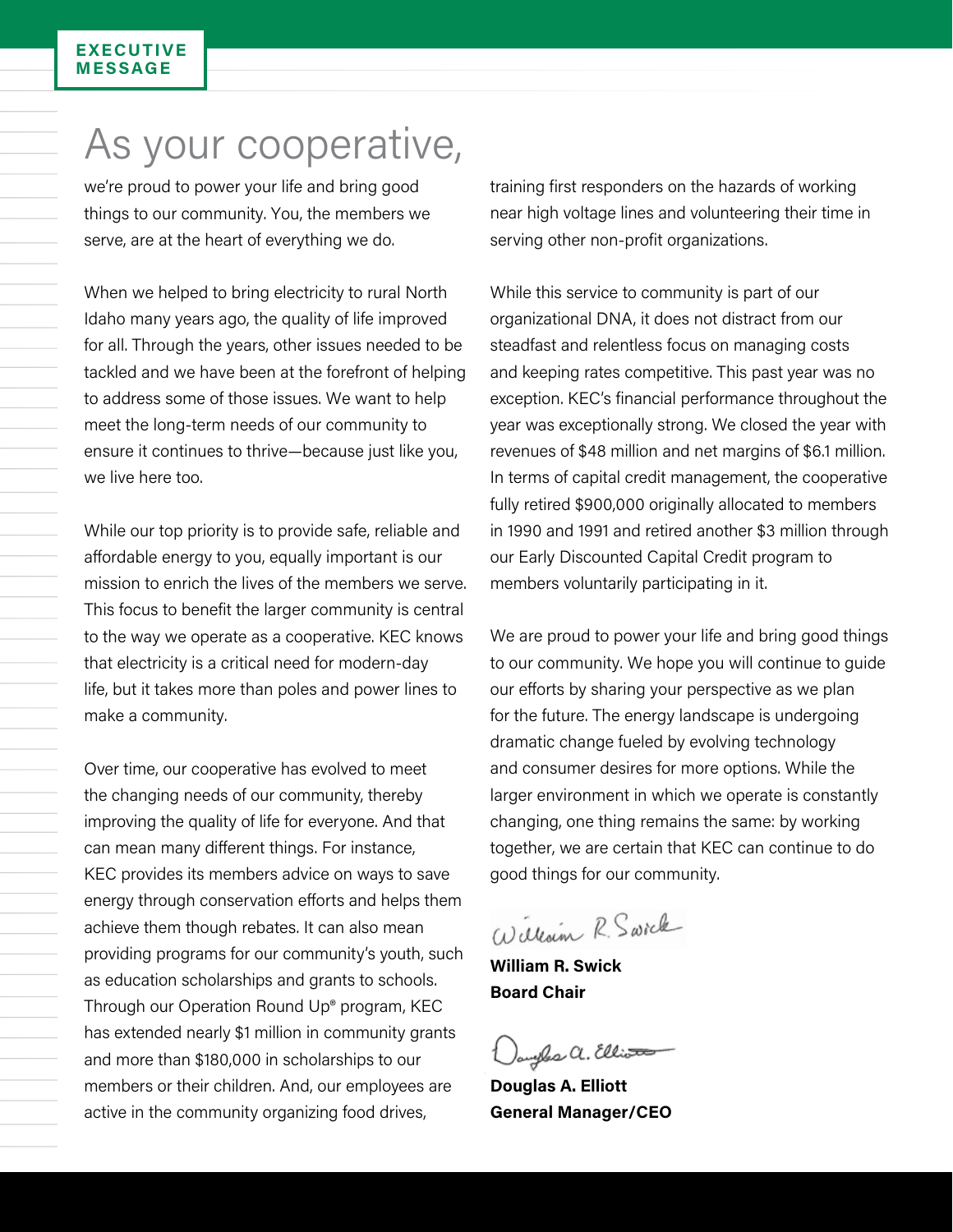The KEC Board of Directors determines policy and direction that allows KEC's management to carry out the day-to-day business and operations of the cooperative. The KEC Board is comprised of seven directors, five of whom represent a specific geographical district and two of whom represent the cooperative at-large.



**Bill Swick Chair** District Five



**Tim Meyer** Vice Chair District One



**Roger Tinkey Secretary** District At-Large



**Dave Bobbitt** Audit Committee Chair District Four



**Todd Hoffman** District Three



**Crystal Musselman** District At-Large



**Jim Robbins** District Two



**Doug Elliott** General Manager/CEO



At KEC, our mission is to provide our members exceptional service and dependable electric power at competitive rates.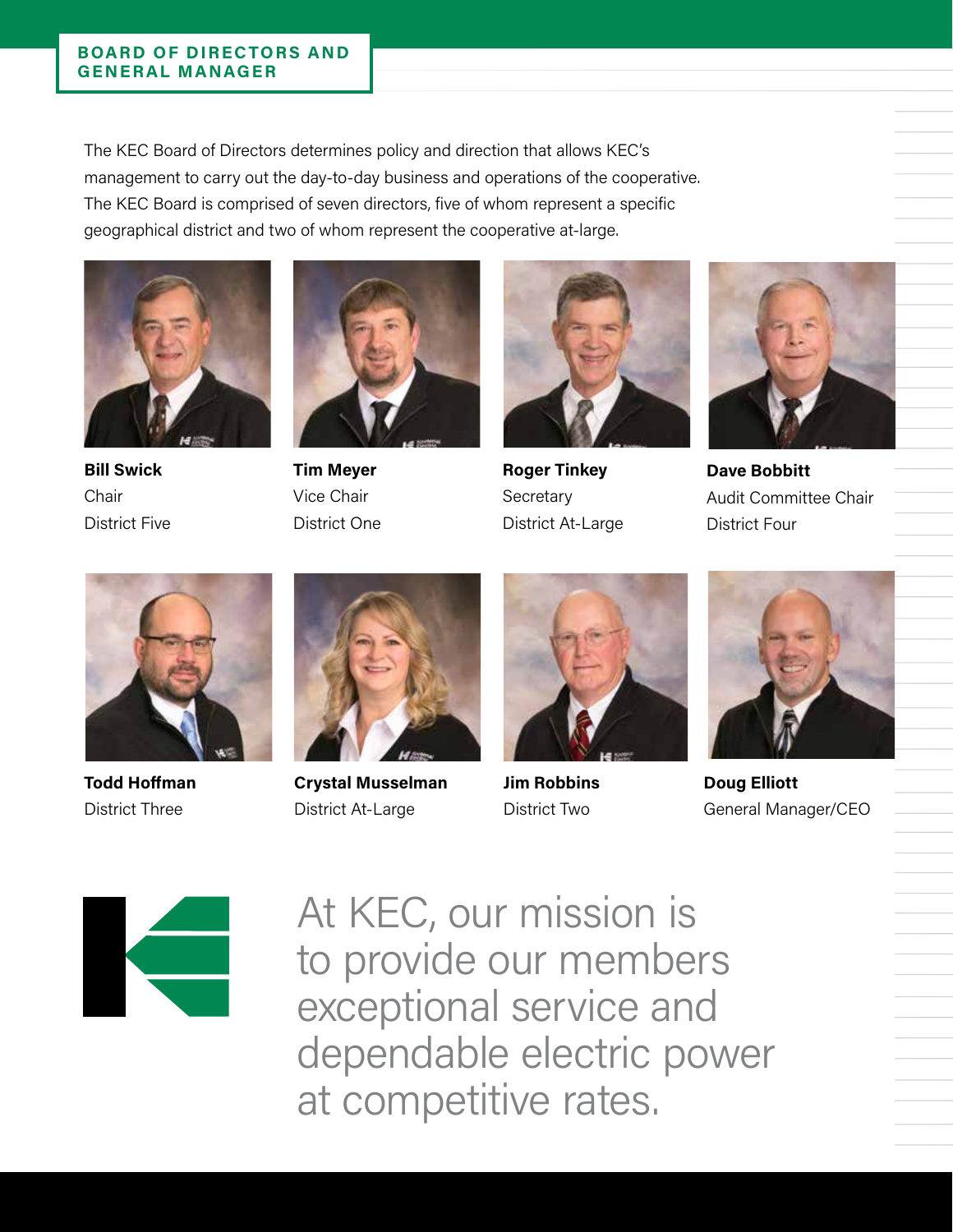#### **YEAR IN REVIEW**

# Our mission is to deliver dependable energy but it doesn't stop there.

#### **SYSTEM UPGRADES**

During 2019, KEC invested more than \$24 million in capital plant. Among the most noteworthy aspects of this work were our FEMA mitigation projects, the completion of the Scarcello substation upgrade and the relocation of several lines required by road moves, including Bunco Road and the Highway 53/95 interchange.

As of year-end, KEC had completed the construction of all but three of the 24 FEMA mitigation projects approved in the aftermath of the 2015 wind and snow storms. This work reduced overhead line exposure by nearly 25 miles, which in turn reduces our wildfire risk, the amount of vegetation management needed and line maintenance.

These upgrades will enable us to keep up with current and future energy demands as well as improve reliability.

#### **NEW MEMBER EXTENSIONS**

2019 marked another banner year for member extensions as 1,046 new services joined the system. This followed similar growth experienced in the three preceding years. Prior to this upturn in growth, the average annual number of member extensions following the recovery from the housing recession was approximately 500.

#### **ENERGY EFFICIENCY AND RENEWABLES**

KEC's energy services program provides rebates to members on the purchase of certain energysaving appliances and products. In 2019, we paid \$525,442 in rebates and reduced electric use by 1,595,597 kWh.

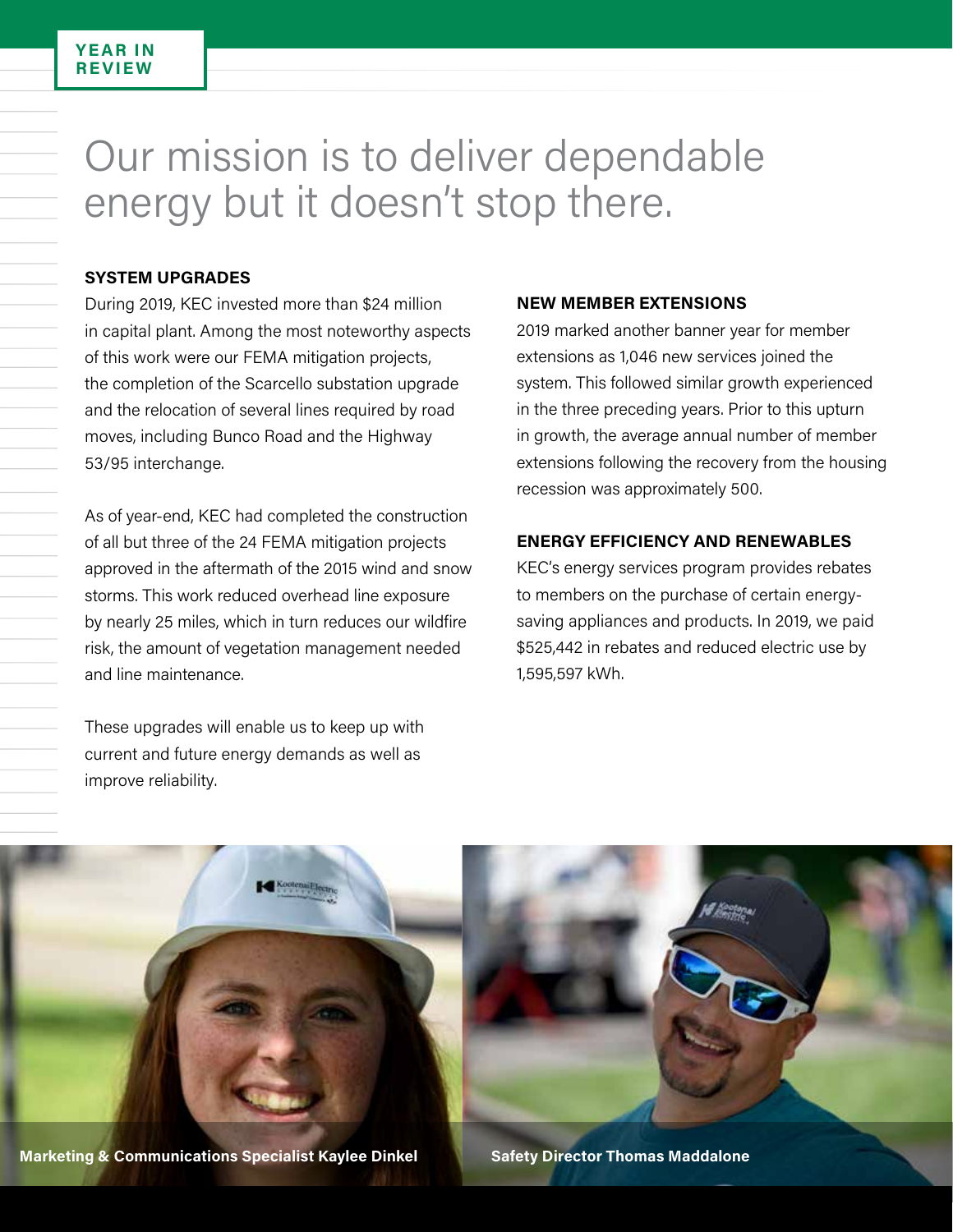The discussion and analysis which follow are intended to provide our members an overview of Kootenai Electric Cooperative's financial activities for the year ended December 31, 2019. This information should be read in conjunction with the cooperative's audited financial statements and integral footnote disclosures. The financial presentation included in this report is summary information only, derived from the cooperative's audited financial statements. The cooperative's audited financial statements and footnote disclosures, including the auditor's opinion, are available for review at the cooperative's headquarters. For the years ended December 31, 2018 and 2019, the annual audit was conducted by Moss Adams, LLP.

KEC is a member-owned electric utility incorporated in 1938 to serve selected rural areas of North Idaho and Eastern Washington. The cooperative operates on a not-for-profit basis under the United States Internal Revenue Code and is governed by an independent seven-member elected board of directors.

Revenue increased in 2019 by \$2.2 million over the prior year for a total of \$48.7 million. The increase was largely driven by a cold snap in February and March as well as an increase in the number of new services.

Power costs increased 6% in 2019 to a total of \$20.8 million, primarily due to the high demand from colder temperatures and an increase in new service extensions. Energy purchases from the Bonneville Power Administration comprise over 97% of the cooperative's power costs, with the balance attributable to other resources.

The cost of providing electric service to our members, including the cooperative's operating expenses, depreciation and interest costs, increased by 5% over the prior year. This increase was due to higher depreciation and interest expenses resulting from new capital construction projects placed in service during 2019, as well as higher operations and maintenance costs.

The cooperative's 2019 margins increased by \$0.3 million or 5.9% over the prior year producing total margins of \$6.1 million. As a cooperative operating on a not-for-profit tax basis, it is important to understand that these are not profits but rather member patronage. In the normal course of time, the cooperative's margins will be allocated to each member's individual capital credit account. The allocation of 2019 margins, once completed, along with the accumulated unpaid capital credits for all prior years, represents a member's investment in Kootenai Electric Cooperative.

Reed A

Reed Christensen, CPA CFO/Vice President of Accounting, Finance & IT

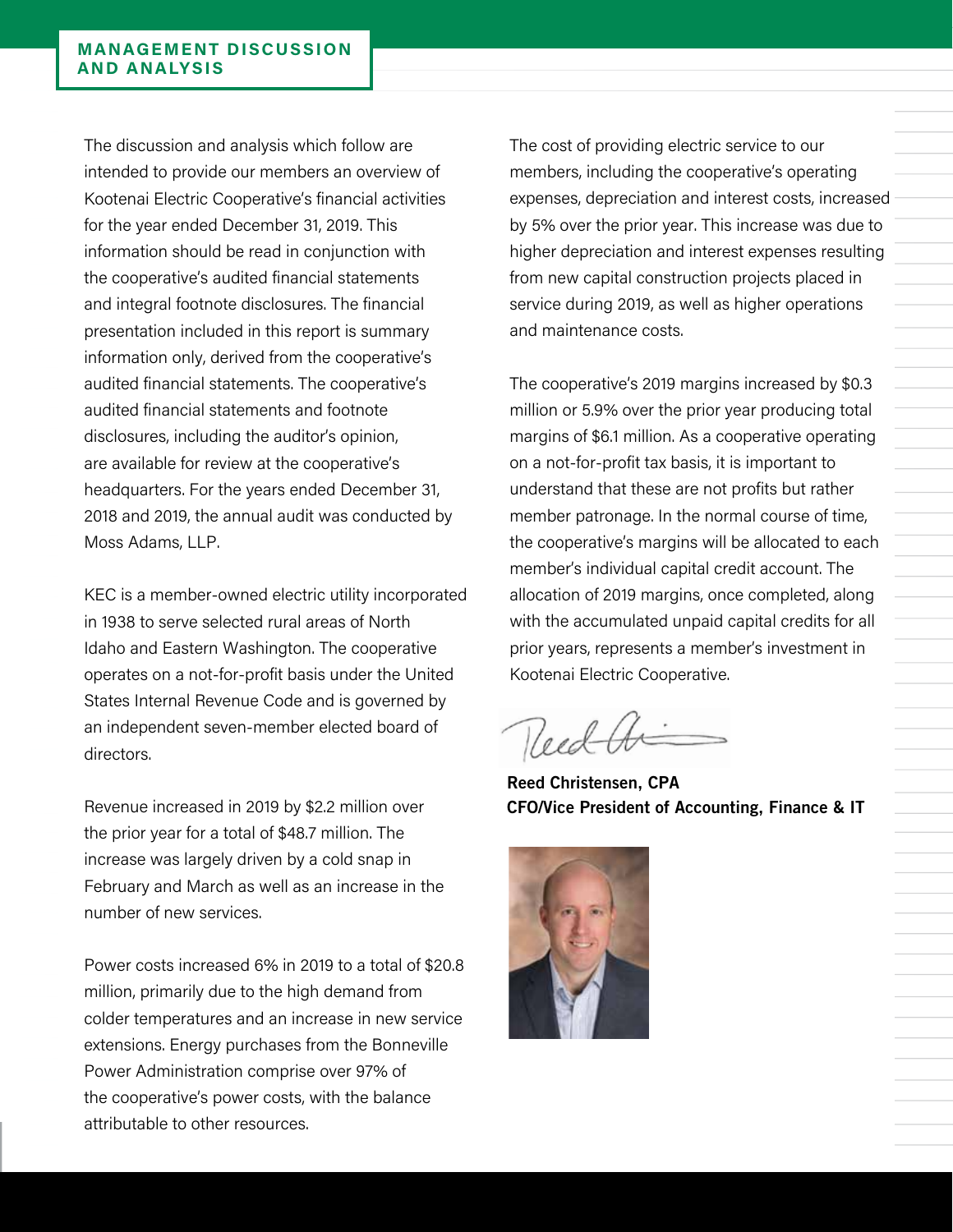## Statements of Operations

|                                                  | 2019         | 2018         |
|--------------------------------------------------|--------------|--------------|
| <b>OPERATING REVENUE:</b>                        | \$48,794,550 | \$46,089,540 |
| <b>OPERATING EXPENSES:</b>                       |              |              |
| Cost of Power                                    | 21,446,429   | 20,371,049   |
| Distribution Expense-Operations                  | 2,159,193    | 1,789,250    |
| Distribution Expense-Maintenance                 | 2,989,147    | 3,038,771    |
| <b>Consumer Accounts Expense</b>                 | 1,017,954    | 1,363,420    |
| Sales Expense                                    | 383,032      | 346,949      |
| Administration & General Expense                 | 4,206,397    | 4,250,315    |
| Depreciation & Amortization Expense              | 6,532,347    | 5,734,290    |
| <b>Tax Expense</b>                               | 940,955      | 887,949      |
| <b>Total Operating Expenses</b>                  | 39,675,454   | 37,781,993   |
| Operating Margins Before Interest Expense        | 9,119,096    | 8,307,547    |
| Interest Expense                                 | 3,959,791    | 3,628,515    |
| <b>Net Operating Margins</b>                     | 5,159,305    | 4,679,032    |
| <b>NON-OPERATING MARGINS:</b>                    |              |              |
| Interest Income                                  | 36,830       | 29,439       |
| Patronage Capital Credits From Other Cooperative | 698,070      | 980,995      |
| <b>Other Non-Operating Margins</b>               | 226,975      | 89,767       |
| <b>Total Non-Operating Margins</b>               | 961,875      | 1,100,201    |
| Net Margins                                      | \$6,121,180  | \$5,779,233  |
| <b>COMPREHENSIVE INCOME (LOSS):</b>              |              |              |
| Net Margins                                      | 6,121,180    | 5,779,233    |
| Other Comprehensive Loss                         | (159, 530)   | (348, 178)   |
| Total Comprehensive Income                       | \$5,961,650  | \$5,431,055  |
|                                                  |              |              |

### 2019 By the Numbers



**504 million** kWh SOLD



**28,957** # OF METERS

**1,046** # OF NEW SERVICES

**\$48,794,550** OPERATING REVENUE

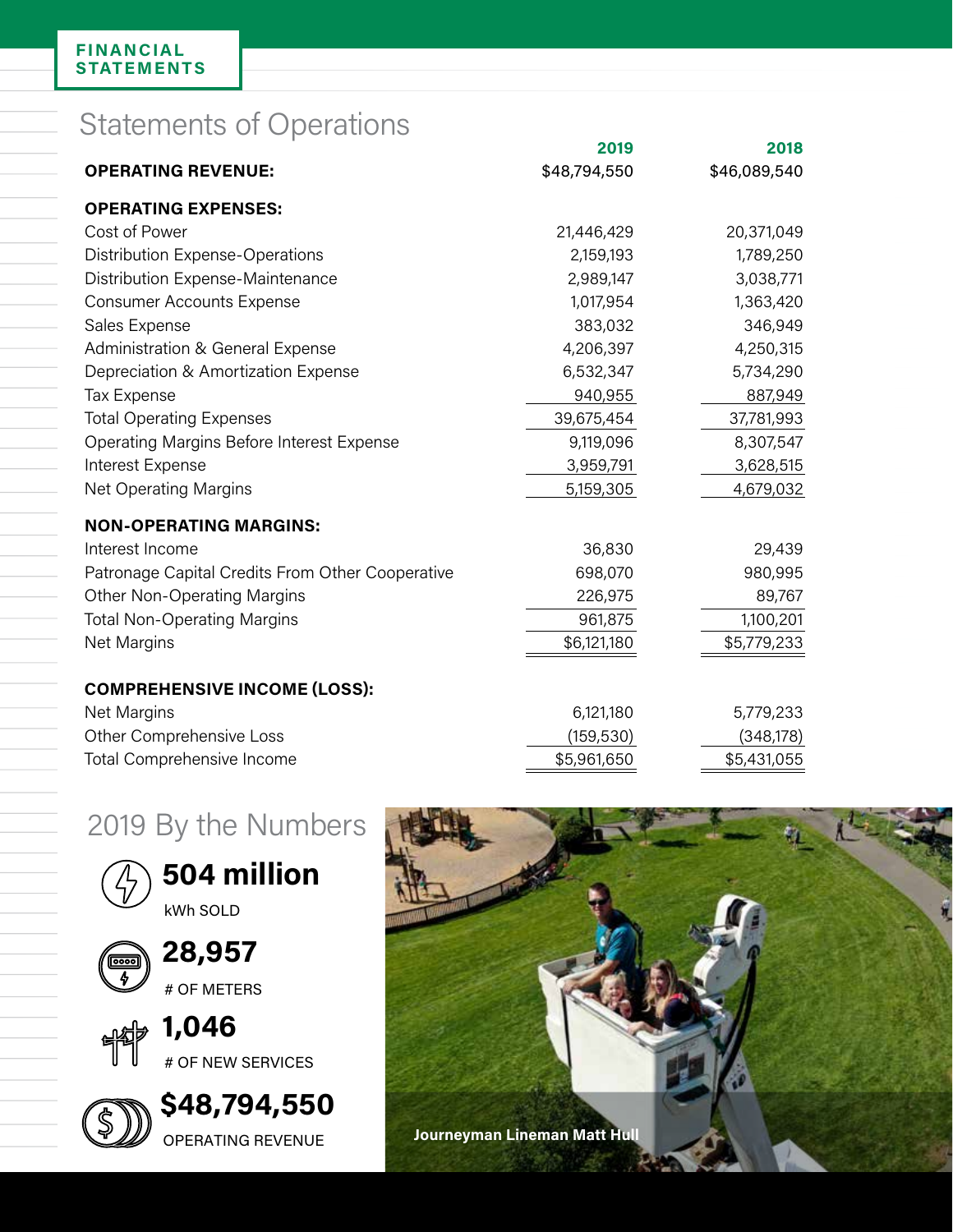### Assets

| <b>NONCURRENT ASSETS:</b>      | 2019          | 2018          |
|--------------------------------|---------------|---------------|
| Net Utility Plant              | \$163,075,991 | \$151,617,716 |
| Investments                    | 2,650,244     | 2,268,626     |
| Notes Receivable               | 375,693       | 365,554       |
| <b>Regulatory Asset</b>        | 123,539       | 140,579       |
| <b>Total Noncurrent Assets</b> | 166,225,467   | 154,392,475   |
| <b>CURRENT ASSETS:</b>         |               |               |
| Cash & Cash Equivalents        | 686,342       | 471,121       |
| Accounts Receivable, Net       | 5,556,901     | 5,468,718     |
| Materials & Supplies Inventory | 6,641,526     | 6,748,839     |
| <b>Other Current Assets</b>    | 498,903       | 337,826       |
| <b>Total Current Assets</b>    | 13,383,672    | 13,066,504    |
| Deferred Charges               | 5,532,841     | 6,030,931     |
| <b>Total Assets</b>            | \$185,141,980 | \$173,489,910 |

# Members' Equity & Liabilities

| <b>MEMBERS' EQUITY:</b>                                | 2019          | 2018          |
|--------------------------------------------------------|---------------|---------------|
| Patronage Capital                                      | \$53,572,596  | \$52,304,326  |
| <b>Other Equities</b>                                  | 19,160,523    | 15,723,362    |
| Accumulated Other Comprehensive Income (Loss)          | (161, 308)    | (1,778)       |
| <b>Total Members' Equity</b>                           | 72,571,811    | 68,025,910    |
| <b>NONCURRENT LIABILITIES:</b>                         |               |               |
| Capital Lease, Less Current Portion                    | 77,337        | 103,066       |
| Long-Term Debt, Due After One Year                     | 94,631,617    | 89,590,913    |
| Asset Retirement Obligation                            | 173,000       | 171,820       |
| <b>Other Retirement Benefits</b>                       | 455,242       | 367,442       |
| Postretirement Benefit Obligation, Due After One Year  | 2,449,879     | 2,414,358     |
| <b>Total Noncurrent Liabilities</b>                    | 97,787,075    | 92,647,599    |
| <b>CURRENT LIABILITIES:</b>                            |               |               |
| <b>Current Portion of Capital Lease</b>                | 25,729        | 24,546        |
| Long-Term Debt, Due Within One Year                    | 4,259,246     | 3,946,437     |
| Postretirement Benefit Obligation, Due Within One Year | 256,501       | 242,720       |
| Accounts Payable                                       | 5,002,500     | 3,985,171     |
| Interest Payable                                       | 341,485       | 339,068       |
| Patronage Capital Payable                              | 900,000       | 900,000       |
| <b>Consumer Deposits</b>                               | 896,120       | 843,696       |
| Vacation Payable                                       | 1,022,925     | 671,317       |
| <b>Taxes Payable</b>                                   | 965,331       | 909,333       |
| <b>Other Current Liabilities</b>                       | 1,113,257     | 954,059       |
| <b>Total Current Liabilities</b>                       | 14,783,094    | 12,816,401    |
| <b>Total Liabilities</b>                               | 112,570,169   | 105,464,000   |
| Total Members' Equity & Liabilities                    | \$185,141,980 | \$173,489,910 |